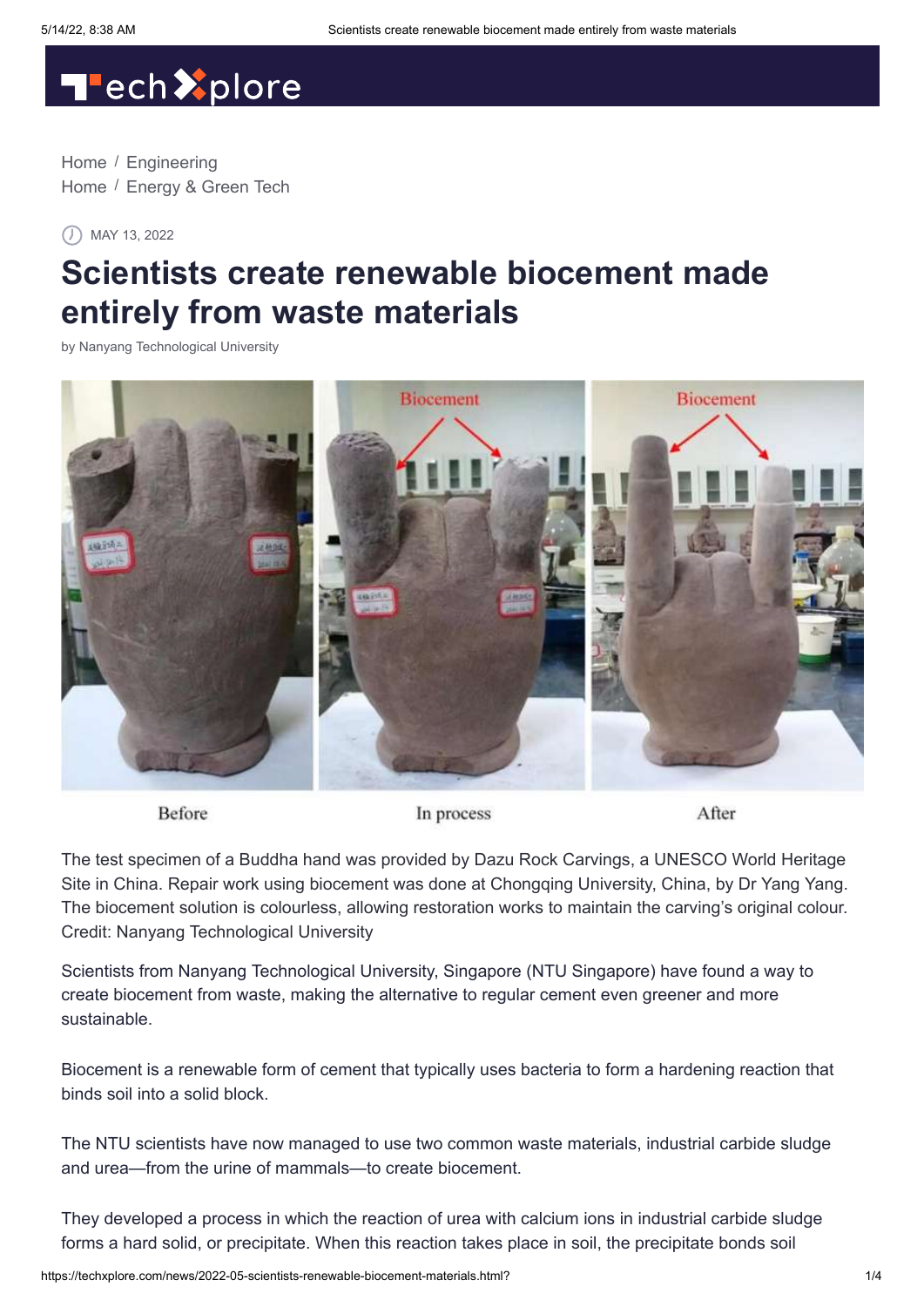particles together and fills the gaps between them, creating a compact mass of soil. This results in a strong, sturdy and less permeable block of biocement.

The research team, led by Professor Chu Jian, Chair of the School of Civil and Environmental Engineering, showed in a proof-of-concept research paper published in February 2022 in the *Journal of Environmental Chemical Engineering* that their biocement could potentially become a sustainable and cost-effective method for soil improvement, such as strengthening the ground for use in construction or excavation, controlling beach erosion, reducing dust or wind erosion in the desert, or building freshwater reservoirs on beaches or in the desert.

It can also be used as biogrout to seal cracks in rock for seepage control and even to touch up and repair monuments like rock carvings and statues.

"Biocement is a sustainable and renewable alternative to traditional cement and has great potential to be used for construction projects that require the ground to be treated," said Prof Chu, who is also the Director of NTU's Center for Urban Solutions. "Our research makes biocement even more sustainable by using two types of waste material as its [raw materials](https://techxplore.com/tags/raw+materials/). In the long run, it will not only make it cheaper to manufacture biocement, but also reduce the cost involved for waste disposal."

The NTU scientists' research supports the NTU 2025 [strategic plan](https://techxplore.com/tags/strategic+plan/) which aims to address some of humanity's grand challenges, including in mitigating human impact on the environment through advancing research and development in sustainability.

#### **Urine, bacteria, and calcium: A simple recipe for biocement**

The biocement-making process requires less energy and generates fewer carbon emissions compared to traditional cement production methods.

The NTU team's biocement is created from two types of waste material: industrial carbide sludge—the waste material from the production of acetylene gas, sourced from Singapore factories—and urea found in urine.

Firstly, the team treats carbide sludge with an acid to produce soluble calcium. Urea is then added to the soluble calcium to form a cementation solution. The team then adds a bacterial culture to this cementation solution. The bacteria from the culture then break down the urea in the solution to form carbonate ions.

These ions react with the soluble [calcium ions](https://techxplore.com/tags/calcium+ions/) in a process called microbially induced calcite precipitation (MICP). This reaction forms calcium carbonate—a hard, solid material that is naturally found in chalk, limestone and marble.

When this reaction occurs in soil or sand, the resulting calcium carbonate generated bonds soil or sand particles together to increase their strength and fills the pores between them to reduce water seepage through the material. The same process can also be used on rock joints, which allows for the repair of rock carvings and statues.

The soil reinforced with biocement has an unconfined compression strength of up to 1.7 megapascals (MPa), which is higher than that of the same soil treated using an equivalent amount of cement.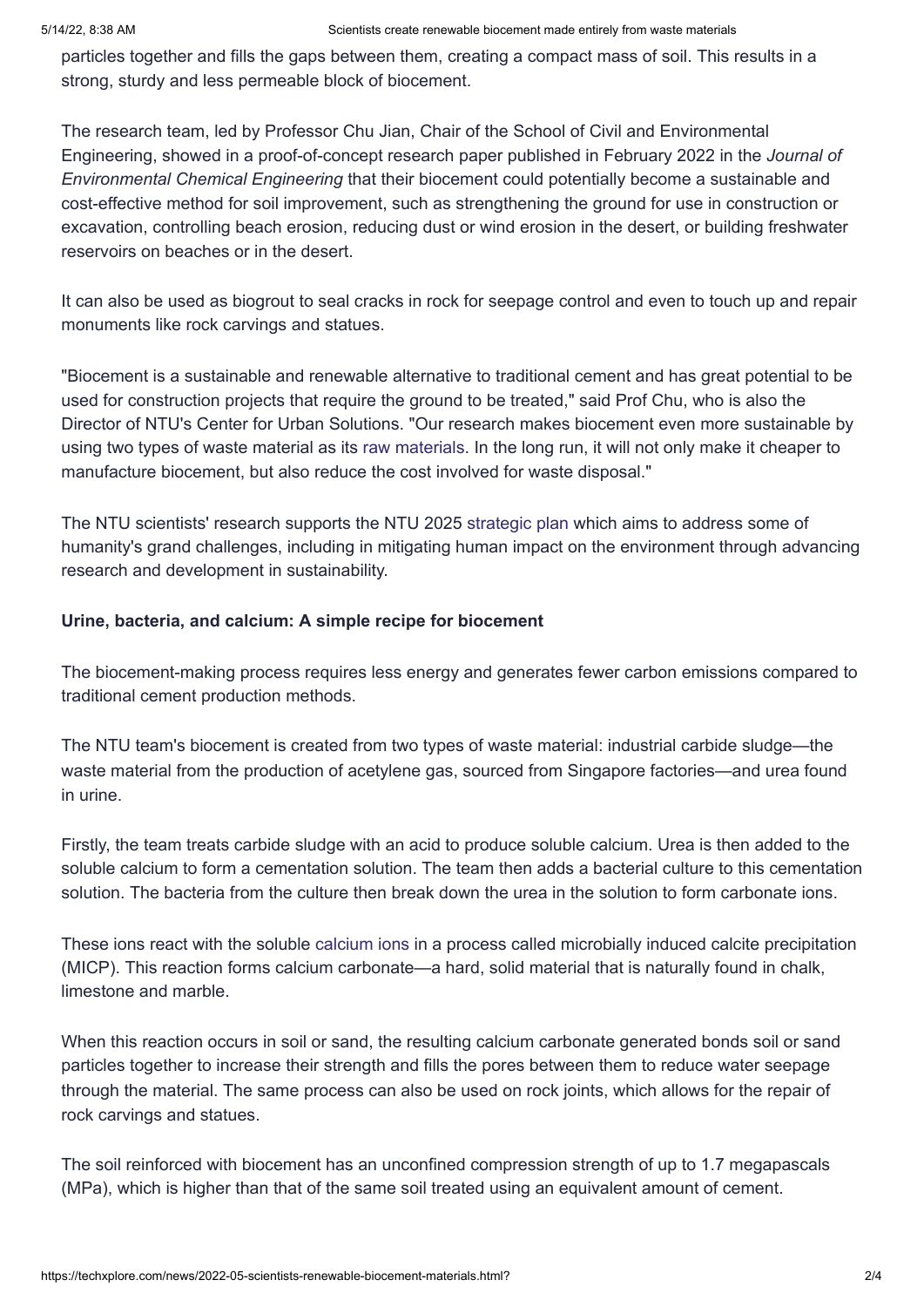This makes the team's biocement suitable for use in soil improvement projects such as strengthening the ground or reducing water seepage for use in construction or excavation or controlling beach erosion along coastlines.

Paper first author Dr. Yang Yang, a former NTU Ph.D. student and research associate at the Center for Urban Solutions who is currently a postdoctorate fellow at Chongqing University, China, said: "The calcium carbonate precipitation at various cementation levels strengthens the soil or sand by gradually filling out the pores among the particles. The biocement could also be used to seal cracks in soil or rock to reduce water seepage."

### **A sustainable alternative to cement**

Biocement production is greener and more sustainable than the methods used to produce traditional cement.

"One part of the cement-making process is the burning of raw materials at very high temperatures over 1,000 degrees Celsius to form clinkers—the binding agent for cement. This process produces a lot of carbon dioxide," said Prof Chu. "However, our biocement is produced at room temperature without burning anything, and thus it is a greener, less energy demanding, and carbon-neutral process."

Dr. Yang Yang said: "In Singapore, carbide sludge is seen as waste material. However, it is a good raw material for the production of biocement. By extracting calcium from carbide sludge, we make the production more sustainable as we do not need to use materials like limestone which has to be mined from a mountain."

Prof Chu added: "Limestone is a finite resource—once it's gone, it's gone. The mining of limestone affects our natural environment and ecosystem too."

The research team says that if biocement production could be scaled to the levels of traditional cementmaking, the overall cost of its production compared to that of conventional cement would be lower, which would make biocement both a greener and cheaper alternative to cement.

## **Restoring monuments and strengthening shorelines**

Another advantage of the NTU team's method in formulating biocement is that both the bacterial culture and cementation solution are colorless. When applied to soil, sand or rock, their original color is preserved.

This makes it useful for restoring old rock monuments and artifacts. For example, Dr. Yang Yang has used the biocement to repair old Buddha monuments in China. The biocement can be used to seal gaps in cracked monuments and has been used to restore broken-off pieces, such as the fingers of a Buddha's hands. As the solution is colorless, the monuments retain their original color, keeping the restoration work true to history.

In collaboration with relevant national agencies in Singapore, the team is currently trialing their new biocement at East Coast Park, where it is being used to strengthen the sand on the beach. By spraying the biocement solutions on top of the sand, a hard crust is formed, preventing sand from being washed out to sea.